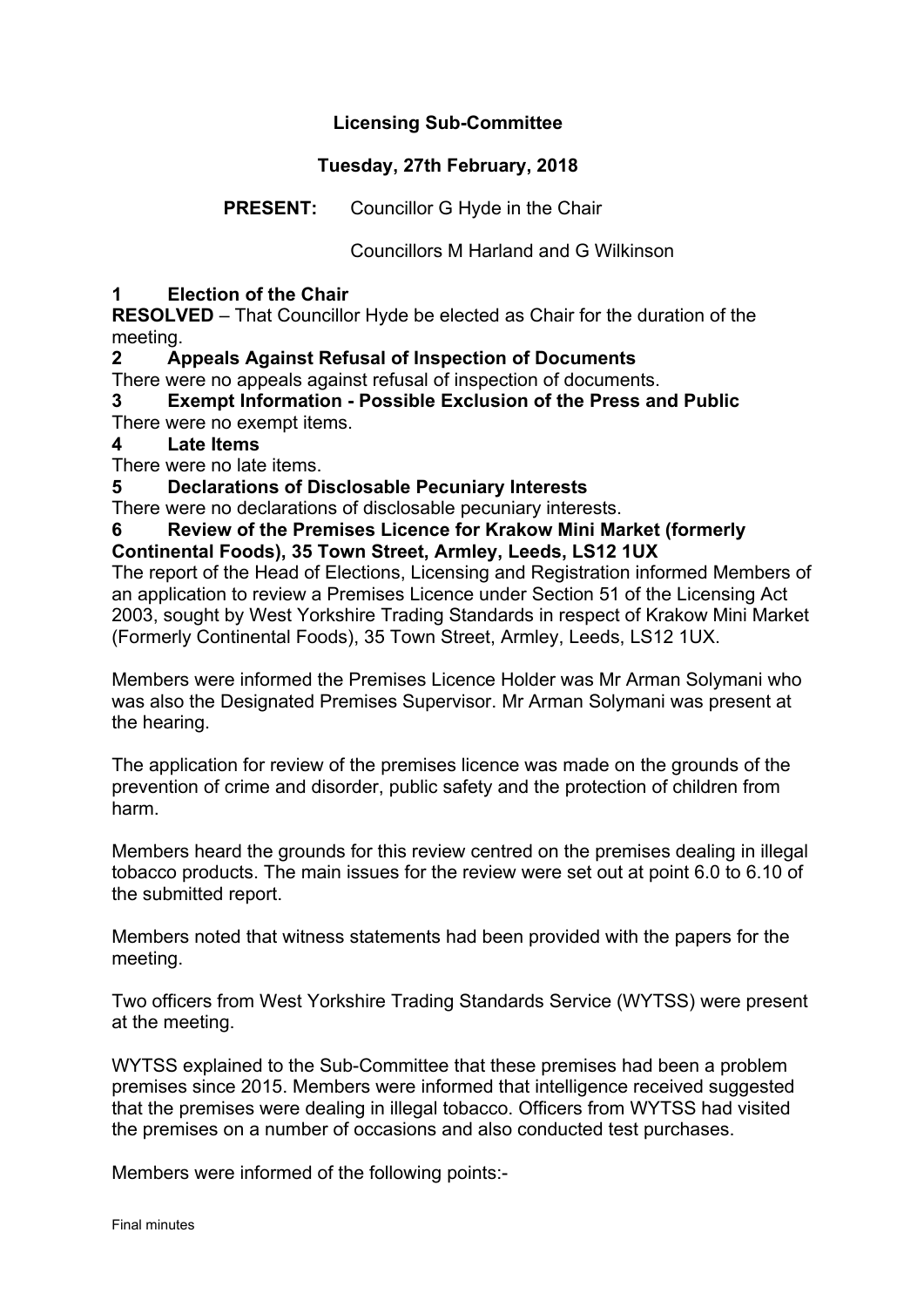- On 30/03/17 Officers from WYTSS carried out an inspection of the shop and found 3200 illegal cigarettes;
- On 26/09/17 officers from WYTSS carried out a test purchase and was sold a 50g packet of Golden Virginia tobacco for £13 which normally retails much higher;
- On 28/09/17 officers from WYTSS carried out an inspection of the shop where 1220 illegal cigarettes were found concealed in the wall and in a bag in the bin outside the back of the shop;
- Some of the tobacco products were foreign labelled and non UK duty paid and did not bear the statutory health warnings:
- Some of the tobacco products confirmed to be counterfeit in contravention to the Trade Marks Act 1994:
- Complaints received in relation to illegal tobacco products goes back to 2015 prior to Mr Solymani's ownership of the premises;
- WYTSS believed that Mr Solymani was leasing the premises and was the DPS. WYTSS said that they had been unable to contact the premises owner;
- Complaints had been received from legitimate businesses.

In response to Members questions and comments the following points were made:-

- The penalties imposed by the courts did not deter offenders from continuing to sell illegal tobacco products;
- Selling illegal tobacco products was a big problem and WYTSS had limited resources to deal with the problem;
- Test purchases using children had not been undertaken at Krakow Mini Market;
- Standard procedure is for written warning letters had been sent after all incidents;
- Next steps would be enforcement;
- There was no evidence to suggest that illegal alcohol was being sold from the premises.

Mr Solymani informed the Sub-Committee that he had not concealed the tobacco when WYTSS had come into his premises.

Mr Solymani said he was the leaseholder and the owner of the business. He explained that he could not be held responsible for inspections undertaken in 2015 when it was not his business.

Mr Solymani told the Sub-Committee that he had not been at the premises when the tobacco was discovered behind the wall.

Mr Solymani informed the Members that if his staff had sold illegal tobacco he was not aware of this. He advised the Sub-Committee that the two part-time staff who had been selling illegal tobacco had now been sacked.

Members were informed that the store opened between 8:00am and 9:00pm. It was noted that alcohol formed 50% of the stores sales.